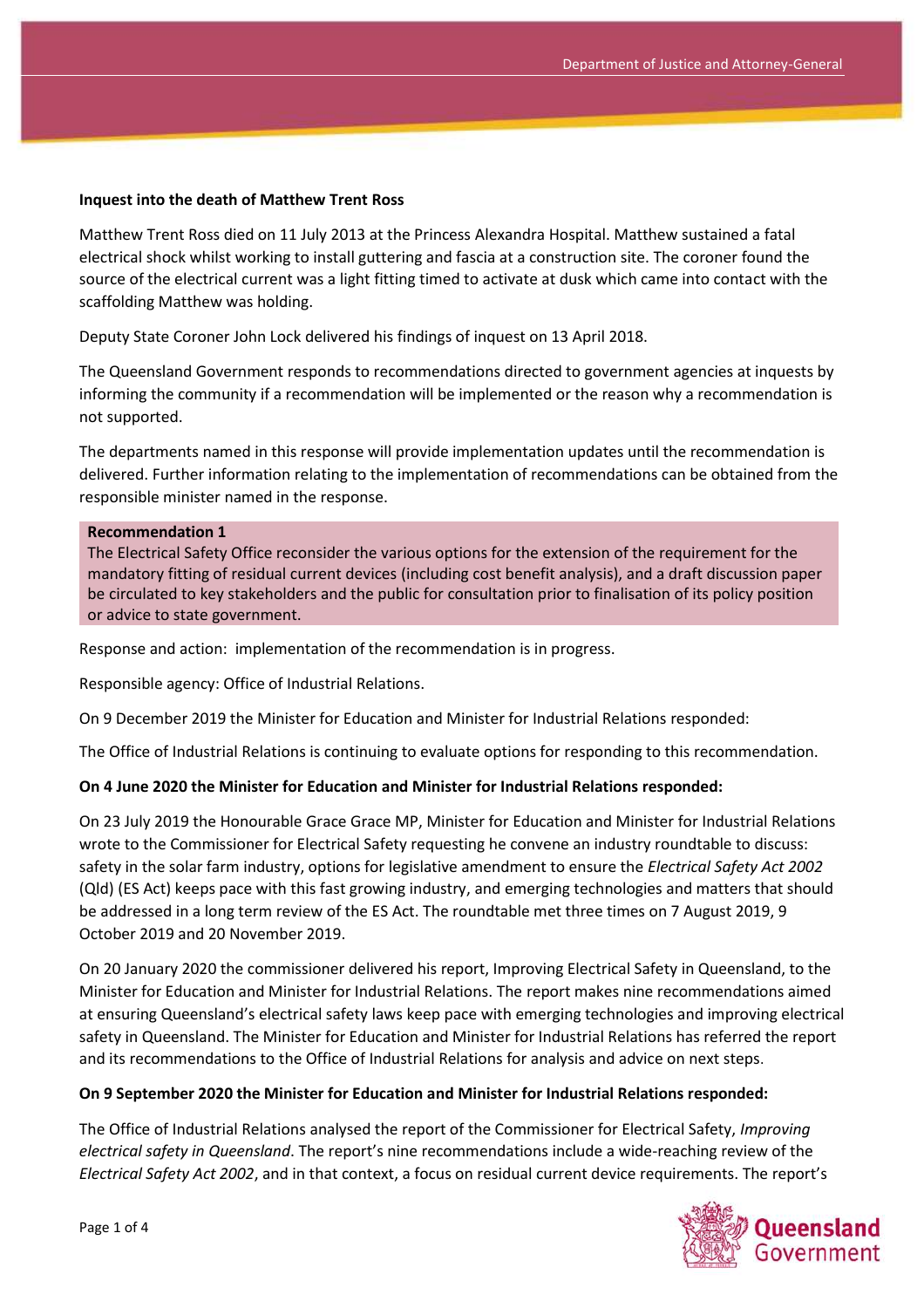recommendation for a review of the *Electrical Safety Act 2002* has been accepted and the Office of Industrial Relations are now planning the review process.

## **On 26 April 2021 the Minister for Education, Minister for Industrial Relations and Minister for Racing responded:**

An independent reviewer, Mr Dick Williams, was appointed in December 2020 to conduct the review of the *Electrical Safety Act 2002*. Mr Williams has over 40 years' experience in the electrical industry and is the current chair of the Queensland Building and Construction Commission Board. Mr Williams will be undertaking extensive consultation with stakeholders in industry, unions and the community, to inform the content of the review. This will include an open, public consultation process, providing an opportunity for all interested parties to deliver written submissions to the review. The review is to be completed by December 2021.

Stakeholder consultation is expected to commence in early 2021. The review report is expected to be delivered in December 2021 for government consideration.

## **On 14 October 2021 the Minister for Education, Minister for Industrial Relations and Minister for Racing responded:**

The independent reviewer of the *Electrical Safety Act 2002,* Mr Williams, undertook extensive consultation with stakeholders in industry, unions and the community, to inform the content of the review.

An issues paper was published online on 4 March 2021 that set out the purpose and scope of the review. The issues paper also invited written submissions to the review between 5 March and 18 April 2021. The review is currently working on drafting recommendations based on consultation activities, with a final report containing recommendations due to the minister in December 2021.

The review is currently working on drafting recommendations based on consultation activities, with a final report containing recommendations due to the minister in December 2021.

## **On 11 May 2022 the Minister for Education, Minister for Industrial Relations and Minister for Racing responded:**

The independent review of the *Electrical Safety Act 2002* was completed, with a report and recommendations delivered to the minister in December 2021. The Office of Industrial Relations is currently analysing the report and recommendations to inform ministerial consideration of the recommendations and a government response.

## **Recommendation 2:**

The Office of Industrial Relations in conjunction with the Electrical Safety Office review the circumstances of this case and consider if there should be amendments to the *Demolition work Code of Practice 2013* and/or the *Managing electrical risks in the workplace Code of Practice 2013* that mandate:

- an electrical isolation certificate be obtained by the principal contractor for any demolition or dismantling working in any building structure
- further that any electrical isolation certificate should provide sufficient information (a plan may be one solution but there may be others) to identify the precise area that has been isolated, including any cabling and fittings which have been removed, and if there is any remaining cabling and fittings of the relevant area, as well as details of the method of isolation, including use of lockout and tag-out means and testing to prove de-energised protocols
- a further electrical isolation certificate be mandatory where there is any extension of the scope of demolition and dismantling work.

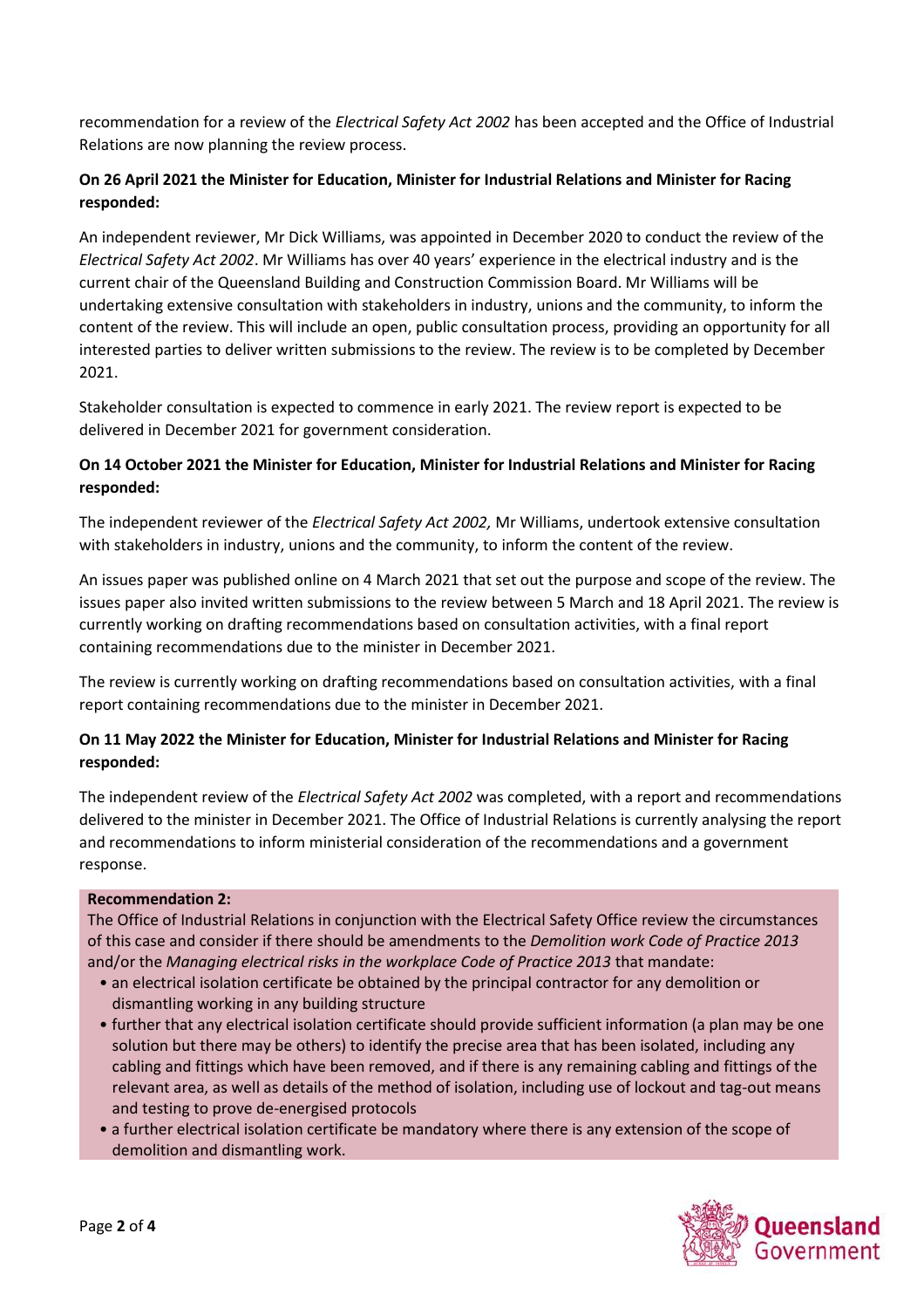Response and action: the recommendation is agreed to. How the recommendation will be implemented is under consideration

Responsible agency: Office of Industrial Relations.

On 9 December 2019 the Minister for Education and Minister for Industrial Relations responded:

The Office of Industrial Relations supports the coroner's recommendation to consider whether there should be amendments to the *Demolition Work Code of Practice 2013* and/or the *Managing electrical risks in the workplace Code of Practice 2013* in light of the circumstances of this case.

The Office of Industrial Relations is developing a work program for the five-yearly review of all 40 codes of practice. The recommendations regarding possible amendment to the *Demolition work Code of Practice* and/or *Managing electrical risks in the workplace* will be considered in the context of the review of the codes.

## **On 4 June 2020 the Minister for Education and Minister for Industrial Relations updated:**

As reported in December 2019 the recommendations regarding possible amendments to the *Demolition work Code of Practice* and/or *Managing electrical risks in the workplace* will be considered when these codes are next reviewed in the work program for the five-yearly review of all 40 codes of practice.

## **On 9 September 2020 the Minister for Education and Minister for Industrial Relations responded:**

The *Managing electrical risks in the workplace* code of practice and *Demolition work* code of practice both reflect national model codes of practice. In 2019, Safe Work Australia completed its first review of the model codes of practice. The national review was limited to examining technical accuracy, readability and usability of the codes. Substantive content updates were not within the scope of the review and therefore broader changes could not be considered. The Office of Industrial Relations has been working towards adopting the revised codes to reflect, in the current codes, the minor changes made as a result of the national review. It is intended the revised codes will be approved and current codes will be revoked by the beginning of October 2020.

As previously reported in response to recommendation 1, on 23 July 2019 the Commissioner for Electrical Safety was requested to convene an industry roundtable on broad issues of electrical safety. On 20 January 2020 the commissioner delivered his report, *Improving electrical safety in Queensland: A report by the commissioner for electrical safety*. The report makes nine recommendations aimed at ensuring Queensland's electrical safety laws keep pace with emerging technologies and improving electrical safety in Queensland, including a wide-reaching review of the *Electrical Safety Act 2002*. The report's recommendation for a review of the *Electrical Safety Act 2002* has been accepted and the Office of Industrial Relations are now planning the review process.

Changes to the codes of practice regarding electrical safety that are specific in nature are best considered following the substantive review of the *Electrical Safety Act 2002*. This broader review may effectively meet the intent of this recommendation or may lead to subsequent changes to regulations or codes of practice to accomplish the same.

# **On 26 April 2021 the Minister for Education, Minister for Industrial Relations and Minister for Racing responded:**

An independent reviewer, Mr Dick Williams, was appointed in December 2020 to conduct the review of the *Electrical Safety Act 2002*. Mr Williams has over 40 years' experience in the electrical industry and is the current chair of the Queensland Building and Construction Commission Board. Mr Williams will be undertaking extensive consultation with stakeholders in industry, unions and the community, to inform the